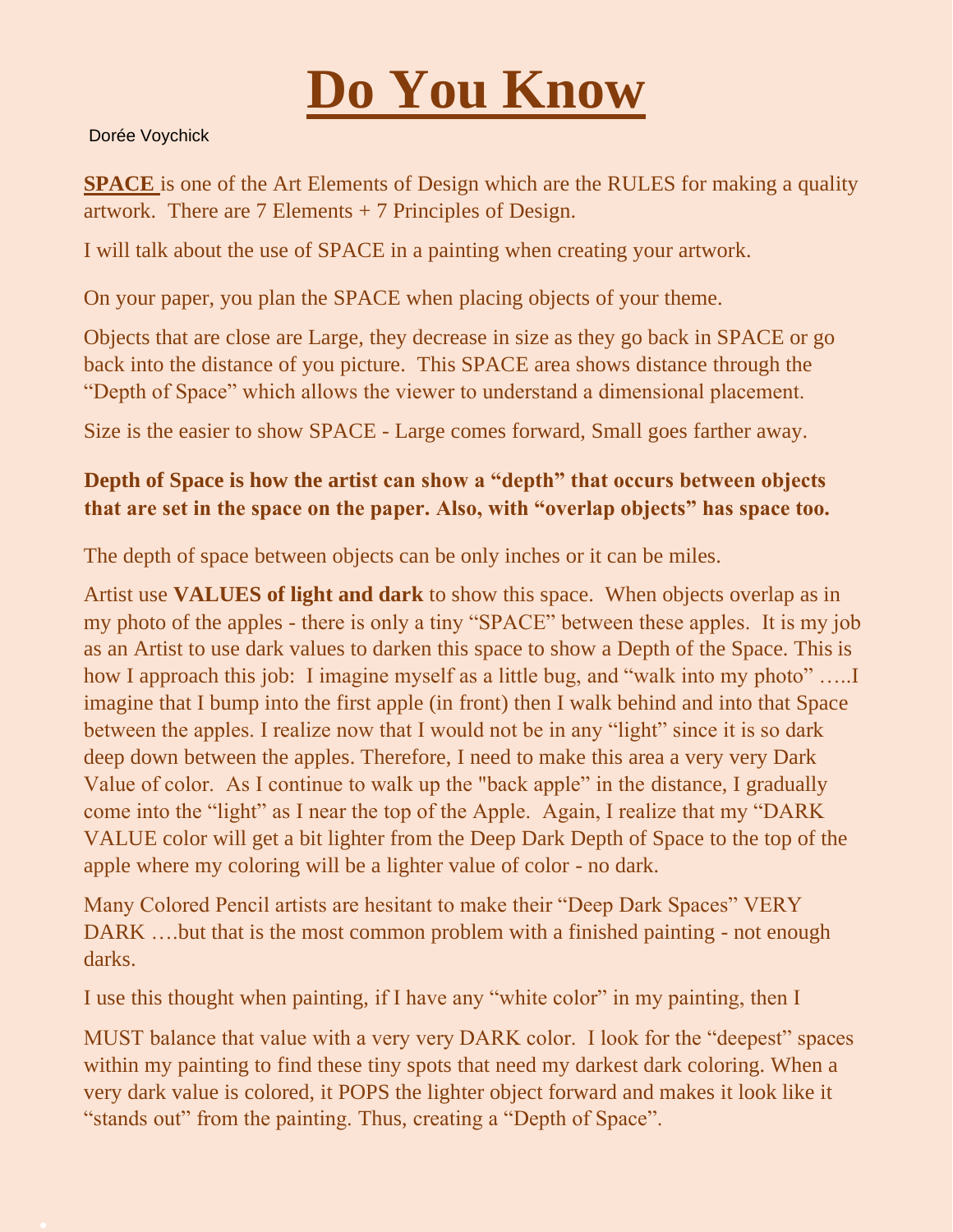

Try looking for the Deepest Dark values in some of my example photos:

Apples on a tree = spaces in leaves/branches behind or in back of front apples



Alligator = dark areas in grass, in water, under shadow of gator